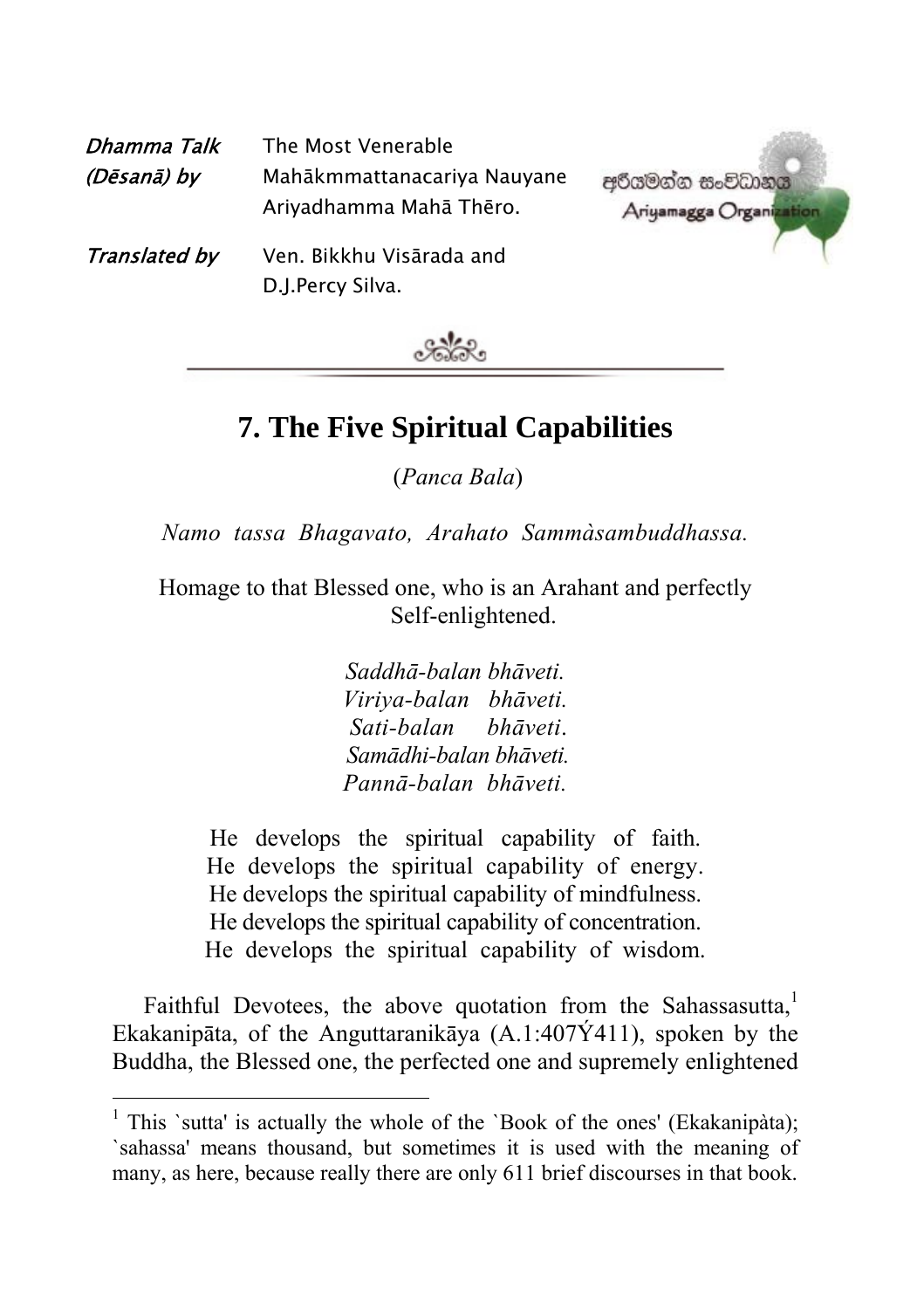one. The Buddha having developed the perfections over a period of four incalculable (*asankheyya*) and 100,000 aeons (*mahā-kappas*) (4 x  $10^{140} + 1 \times 10^5$  aeons) realized the four paths & fruits and nibbana and then taught  $84,000$  items of Dhamma so that others could realize what he had. Through hearing the Dhamma he imparted during the fortyfive years after his enlightenment about twenty-four incalculable (*asankheyya*) numbers of beings<sup>2</sup> attained nibbana. There are thirtyseven dhammas to be developed for the attainment of enlightenment (*bodhi*), i.e. realize the four paths & fruits and nibbāna, and [so](#page-1-0) they are called the dhammas that lead to enlightenment.

Today we are going to talk about the five spiritual capabilities (*panca balāni*). There are altogether nine types of spiritual capabilities, however only five are included here. Spiritual capabilities belong to both the wholesome and unwholesome sides, seven with the wholesome side and two with the unwholesome side, they are:

- *Saddhā-bala* spiritual capability of faith
- *Viriya-bala -* spiritual capability of energy
- *Sati-bala -* spiritual capability of mindfulness
- *Samādhi-bala-* spiritual capability of concentration
- *Pannā-bala -* spiritual capability of wisdom

l

- *Hiri-bala-* spiritual capability of moral shame
- *Ottappa-bala -* spiritual capability of fear of blame
- *Ahirika-bala* spiritual capability<sup>3</sup> of the lack of moral shame
- *Anottappa-bala -* spiritual capability of the lack of fear of blame

 $(AS.VII:19<sup>4</sup>)$ 

<sup>&</sup>lt;sup>2</sup> Altogether there were twenty-four incalculables and ninety-six million (24 x  $10^{140}$  + 96 x 10<sup>6</sup>) beings; this number is obtained by adding together the various instances mentioned in the Commentaries when there were people and/or deities who attained the paths  $\&$  fruits, the most common being the path and fruit of *sotàpanna*. 3

<span id="page-1-0"></span>In this and the next *`bala'*, though appropriate to call them *`spiritual* weaknesses', because they lead to one's moral decline, are *balas* in the sense of having the capability or power to influence one [in an unwholesome way].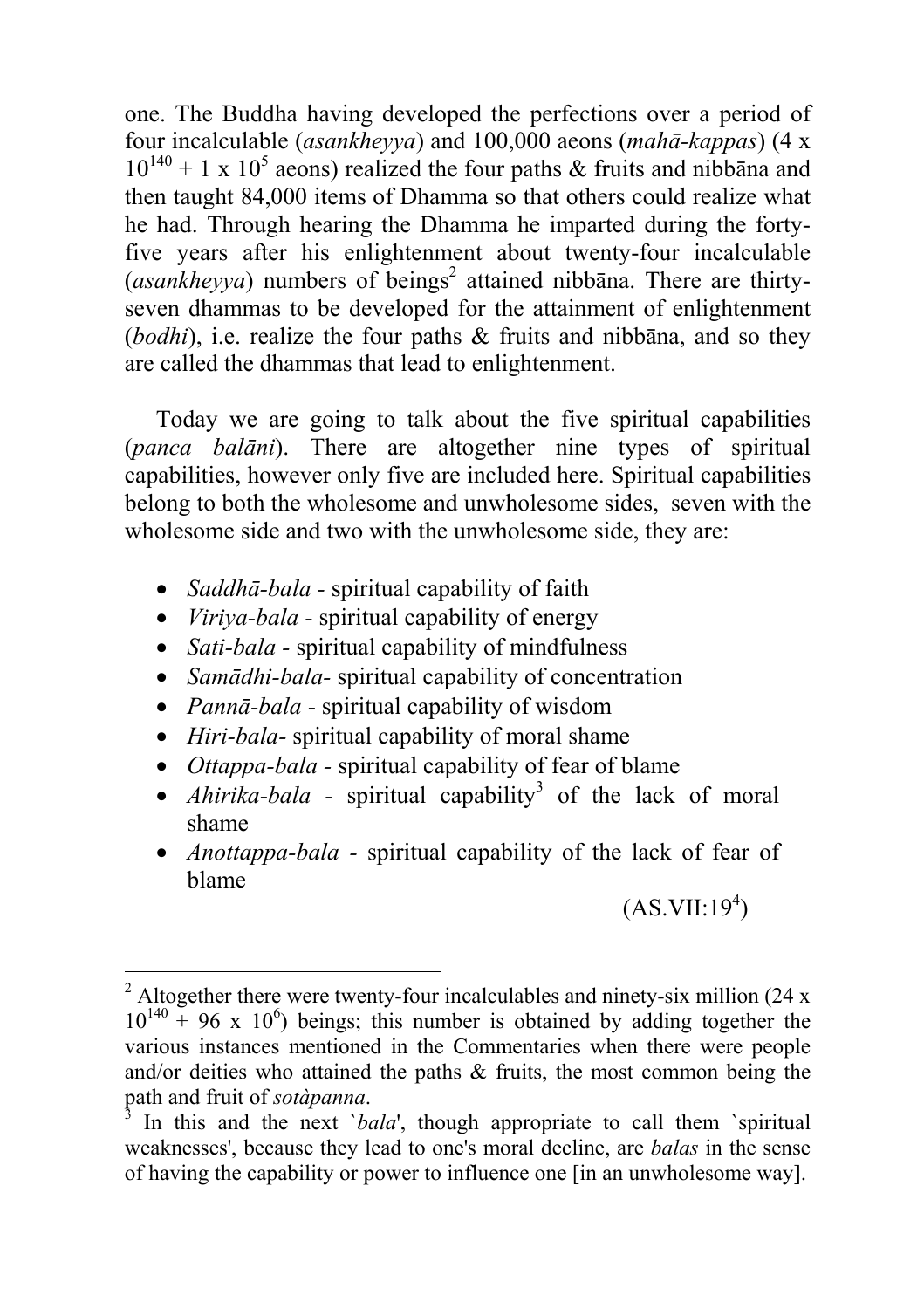Among these *ahirika* and *anotappa* belong to the unwholesome side while the other seven belong to the wholesome side. Only the spiritual capabilities on the wholesome side are included in the dhammas that lead to enlightenment, most important among them are faith, energy, mindfulness, concentration and wisdom.

Faith refers to the [spiritual] dominion of faith (*saddhindriya*), which is a beautiful mental quality (*sobhana-cetasika*) and its function (*rasa*) is to clarify the mind. The characteristic (*lakkhana*) of faith is acceptance of the virtues of the triple-gem from the bottom of one's heart, faith manifests (*paccupatthāna*) as clarification [or inspiration] (*pasanna*) of the mind and the nearest cause (*padatthāna*) for the arising of *saddhā* is the virtues of the triple gem. 5 We have briefly discussed the term faith (*saddhā*). It is subdivided into the dominion of faith and the spiritual capability of faith. We shall now discuss the

 $4$  A.7:3Y4 for the first seven; A.5:1Y2 has a set of five called the *pa* $\alpha a$ *sekha-balàni*: *saddhà*, *hiri*, *ottappa*, *viriya*, *pa¤¤à*).

At A.4:155 the following four powers are given: power of reflection (*pañisaïkhàna*-*bala* Ý i.e. considering the bad results that accrue in both this life and the hereafter to one who by body, speech and mind misconducts themselves, gives that up and develops good conduct  $(A.2:11\hat{Y}13)$ ), power of [spiritual] development *(bhàvanà-bala Ý* by means of this greed, hatred  $\&$ delusion are given up, nothing unwholesome is done and nothing evil is associated with (A.2:11); here, monks, a monk develops the enlightenment factor of mindfulness (*sati-sambojjhaïga*)/investigation of dhammas (*dhamma-vicaya*- )/energy (*viriya*- )/ecstasy (*pãti*- )/tranquillity (*passaddhi*- )/ concentration (*samàdhi*- )/equanimity enlightenment factor (*upekkhàsambojjhaïga*)), which is inclined to detachment (*viveka-nissita*), inclined to dispassion (*viràga-nissita*), inclined to cessation (*nirodha-nissita*) and matures in relinquishment [of the defilements] (*vossagga-pariõàmi*) (A.2:12); entering and abiding in the four jhànas (A.2:13)), power of blamelessness (*anavajja-bala* Y being endowed with [having  $\Rightarrow$   $\Rightarrow$  done] blameless actions by body, speech and mind  $(A.9.5)$  and the power of considerately treating others (*saïgaha-bala Ý* see p.23, f.n.11 (A.9:5)), Ps.2:9 gives a list of sixty-eight *balas* together with some explanation. 5

At AS.II:5 *lakkhaõa* is putting trust in, *rasa* is to clarify, *paccupaññhàna* is clarity & *padaññhàna* is an object to have faith in or hearing the Trueteaching.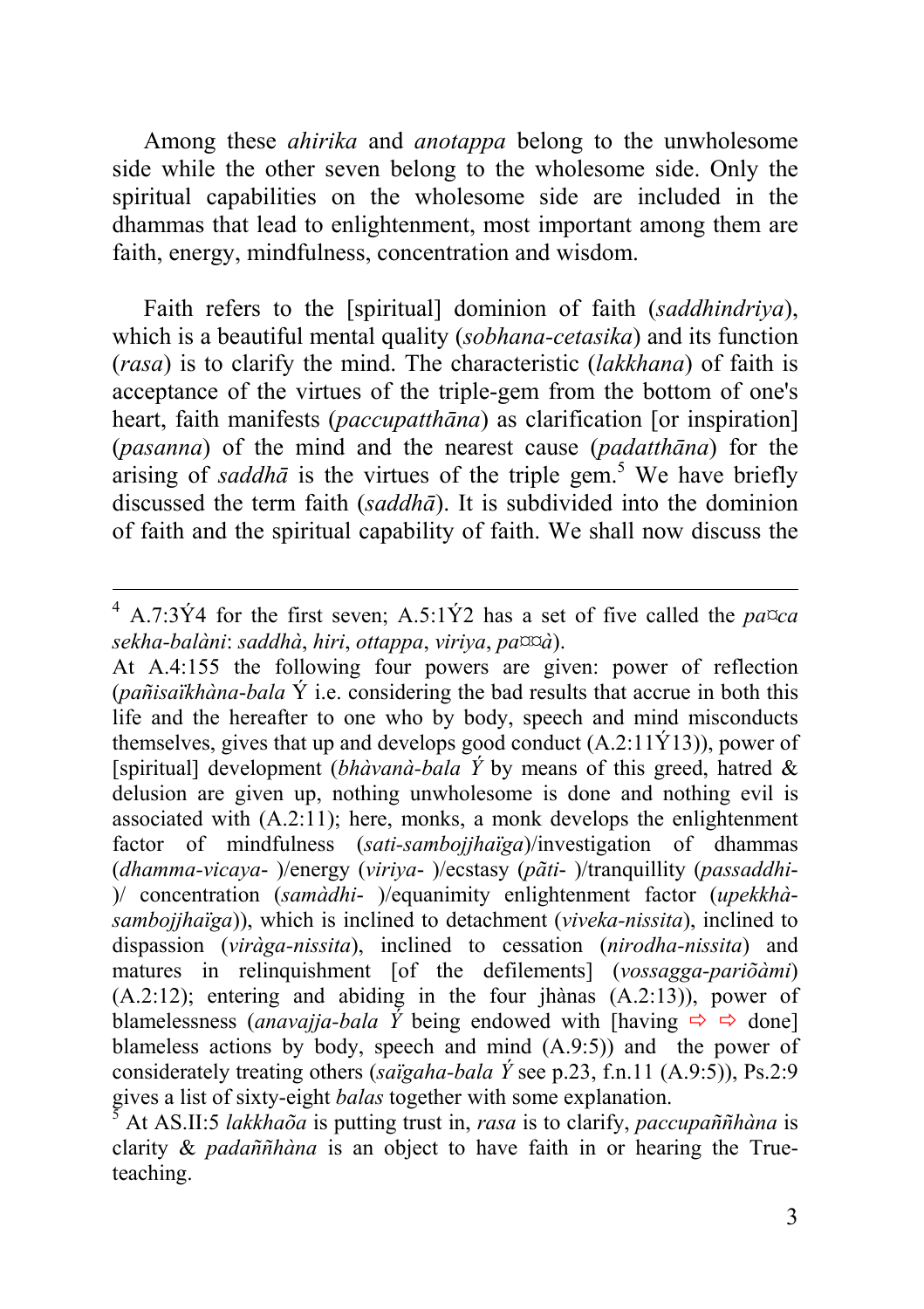spiritual capability of faith. How does the spiritual capability of faith develop in the mind? There are six stages of faith:

- *Saddahana-lakkhana-saddhā -* faith with the characteristic of putting trust in, i.e. accepting the virtues of the triple gem from the bottom of one's heart. We say things like: *Natthi mē saranan annan Buddho mē saranan varan*.There is no other refuge for me, the Buddha is my best refuge. The only help one has in overcoming the suffering in sansāra and attaining nibbāna is from the Buddha. One should not believe in or pay respects to anything else. Reference here is to belief in the virtues of the triple-gem and not only their material veneration (c.f. Vism.XIV,140).
- *Sampasādana-lakkhana-saddhā -* faith that has the characteristic (*lakkhana*) of clarifying or calming the mind; faith's function (*rasa*) is to clarify the mind, it manifests (*paccupatthāna*) itself as pleasantness in the mind and its proximate cause (*padannhāna*) is the great qualities of the triple-gem, i.e. the Buddha, Dhamma & Sangha. When sorrow, difficulty, sadness, lust, ill will, delusion, impurity, fear or anxiety arises in the mind it becomes agitated, when such agitation occurs one should not seek for divine help, other saintly individuals or occult practices and waste time, but should contemplate the virtues of the triple-gem, virtues [accumulated in] the past lives of the Buddha, virtues of his Dhamma and disciples (*Sangha*). When one contemplates the virtues of the triple-gem the disturbance will subside and calmness will prevail, just like when a particular gem (*udaka-pasādika-mani*) is put into muddy water, the water becomes clear. Such is the relief given to a disturbed mind by the contemplation of the triple-gem (Vism.XIV,140; Miln.2:10).
- *Sampakkhandana-saddhā -* aspiring faith, this is more powerful. When one wants to perform meritorious deeds such as giving alms, observing precepts and meditating, various obstacles in the form of sickness, trouble from enemies and loss of wealth, etc. are encountered. The faith that prevents one from retreating and makes one go forward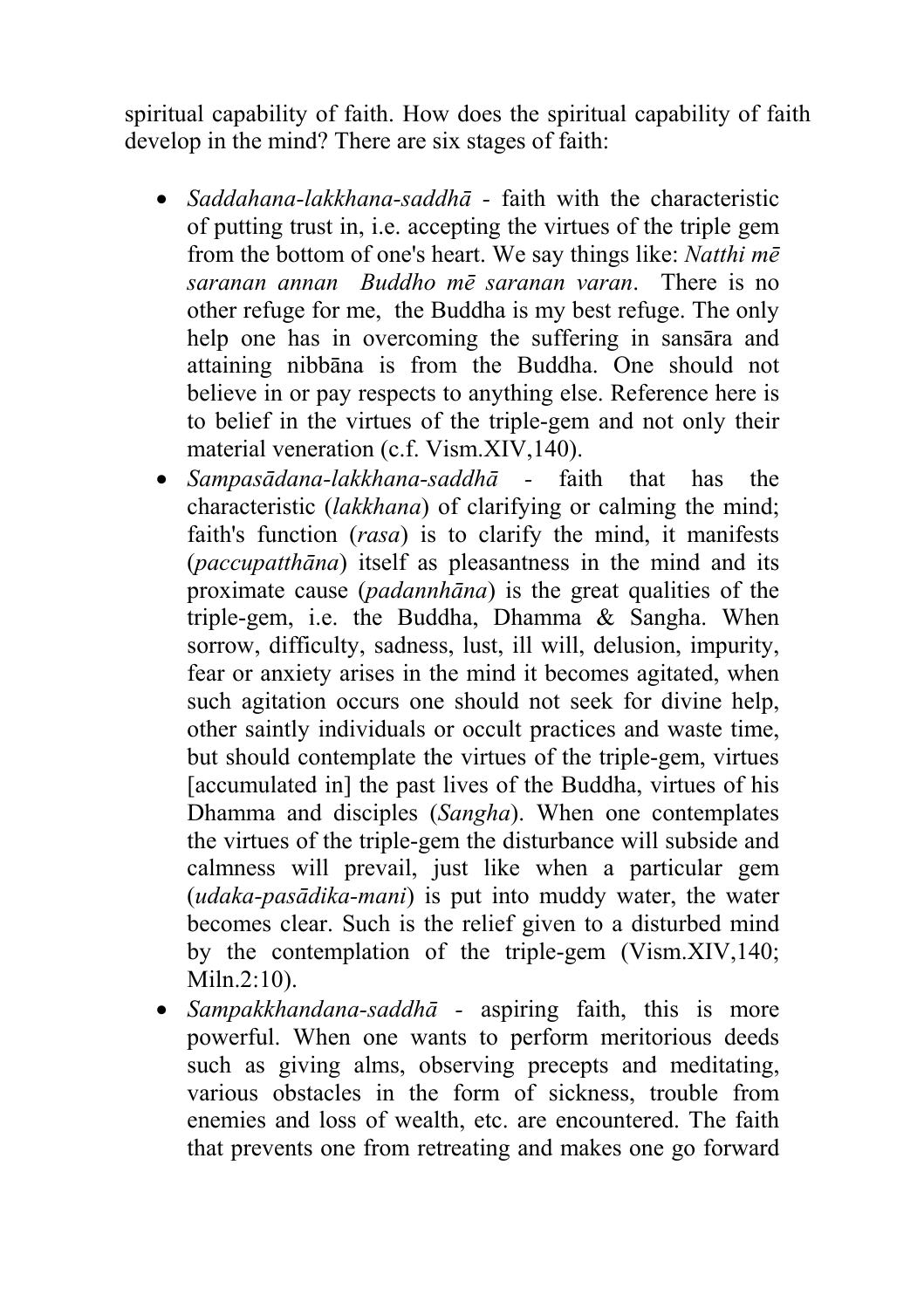to perform the wholesome acts is called *sampakkhandanasaddhā*. In Sri Lanka a group of thirty bhikkhus commenced the rainy season retreat period (*vassāna*) in a particular forest monastery. This monastery was associated with a hamlet consisting of thirty poor households. Each household prepared a small [meditation] hut (*kuti*) for each of the monks and undertook to take care of him during the rainy season. A forest fire burnt out all the houses in the village. Twenty-nine of the monks visited the hamlet to inquire about [the welfare of] their disaster befallen benefactors. One monk (*bhikkhu*), however, did not visit the laywoman (*upā0sikā*) who was looking after him. The villagers who noticed this commented to her, The monk whom you look after did not even visit you, all the others came and inquired about our welfare. She replied, Children, the bhikkhu does not undertake the precepts or meditate to look after my welfare, but for himself to be released from the bonds of sansāra and attain nibbāna. I am only helping him to achieve that goal. He will visit at the right time. So saying she continued to prepare the food inside the burnt out house, using whatever was available. The monk arrived at the alms (*pindapāta*) receiving time and she offered him food without showing any signs of displeasure. Although the other monks had received the news of the fire, he had not heard about it. He realized that the houses were burnt out and the woman had prepared his meal within just the four walls of the burnt out house. This aroused [a sense] of urgency (*sanvega*) in him. He returned to his kuti and thought to himself that the alms food prepared and offered to him with such great faith should not be partaken of, if he is not an Arahant, then putting the bowl to one side he sat down to meditate with great determination. He had been meditating for a long period prior to this, but due to the strong [sense of] urgency his mind became quickly concentrated and thereafter the insight knowledges developed and before noon all the defilements (*kilesas*) were destroyed and he became an Arahant. There was very strong faith in the mind of the woman who told herself that the monk is striving to attain nibbāna and she is taking care of him so that he can liberate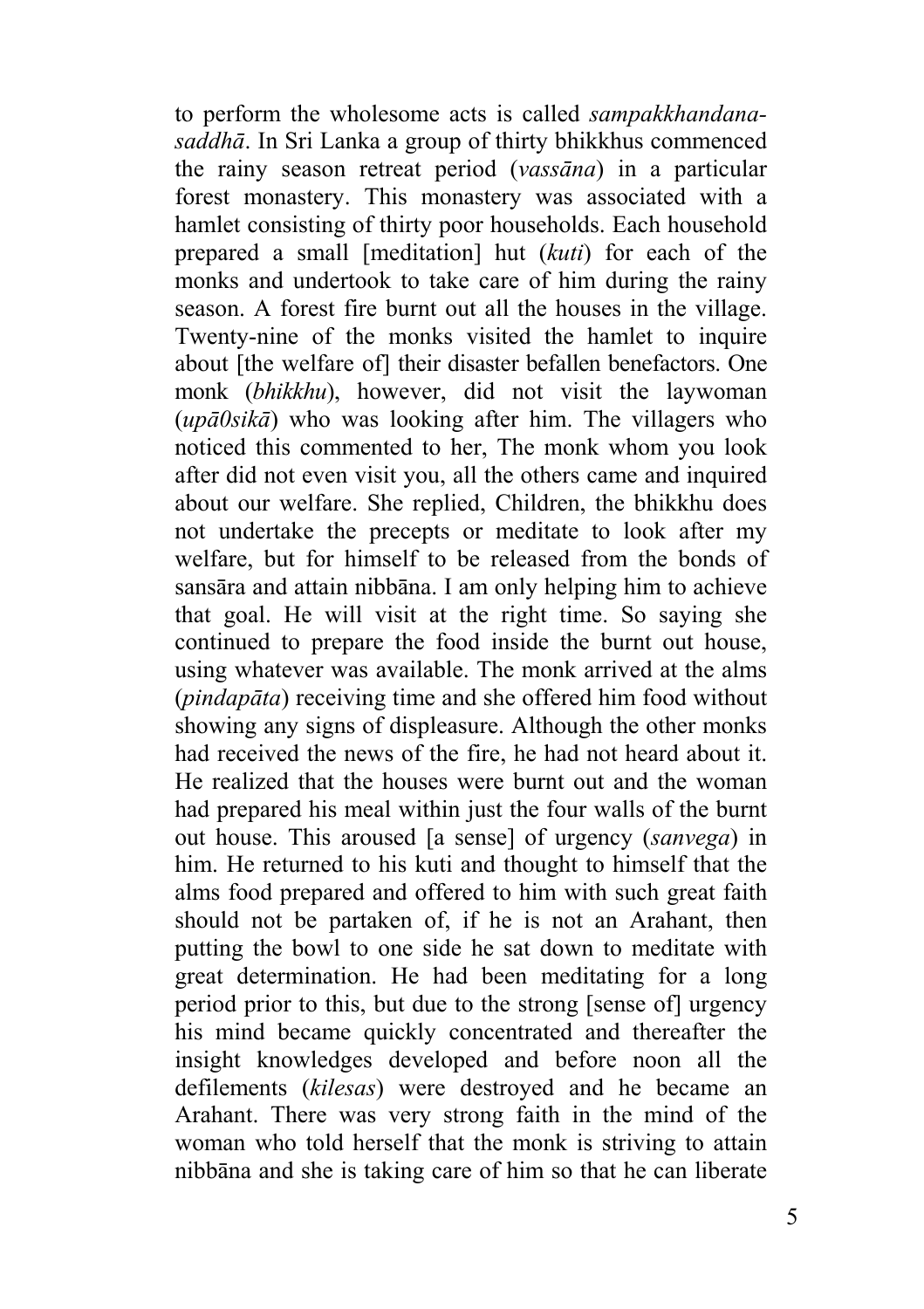himself from the suffering of *sansāra*.<sup>6</sup> Such is *sampakkhandana-saddhā* (A. 7:67 Comm.; Miln.2:11)*.*

- *Okappana-saddhā* firm believing faith. If you plant a stick in a mound of [rice] husk it will immediately fall down, so would a stick planted in mud. However, if you dig a hole six feet deep and plant a stron[g](#page-5-0) post with only six feet above the ground, this is called an *inda-khīla*, the gate[po](#page-5-1)st at the entrance of a village or city [in former times]. This post with six feet underground and six feet above ground cannot be shaken or uprooted even by an elephant. Deep-rooted faith in the triple-gem such as this is called *okappana-saddhā* (A.5:53 Comm.)*.*
- *āgama-saddhā -* Unprompted faith that arises, in order to develop the perfections such as generosity (*dāna*), moral behaviour (*sīla*), renunciation (*nekkhamma*), etc. in the mind of a Bodhisatta who has received firm confirmation that he will attain full enlightenment is called ā*gama-saddhā* (A.5:53 Comm.).
- *Adhigama-saddhā -* faith because of attainment. This is the faith that establishes in those who have attained the paths and fruits. If at least stream-entry has been attained even *Māra*, <sup>7</sup> the tempter, cannot shake their faith. Take the case of the young man Sārambattha<sup>8</sup> who became a stream-enterer while listening to a Dhamma discourse given by the Buddha. Shortly after returning home the `Buddha' appeared at his house and told him that the discourse he had just heard regarding the impermanence, suffering and non-self of all conditioned things was wrong, there are some conditioned things which are permanent, pleasing and belonging to one's self. Sārambattha thought to himself that Buddhas never make mistakes, they do not speak without full awareness and are never confused, so this cannot be the Buddha, but must

l

<sup>&</sup>lt;sup>6</sup> C.f. D.22 Comm. (concerning *viriya-sambojjhaïga*) 7 Màrs, belongs to the Perspiring integration cologi

<span id="page-5-0"></span> $\frac{7}{1}$  Màra belongs to the Paranimmitavasavattã celestial realm, which is the highest realm in the sensual sphere.

<span id="page-5-1"></span><sup>8</sup> A.1:255  $\acute{Y}$  the one foremost amongst the Buddha's disciples with unshakable trust (*aveccappasanna*) Þ the Comm. to this gives the following story as the lead up to the Buddha's declaration concerning Sårambaññha.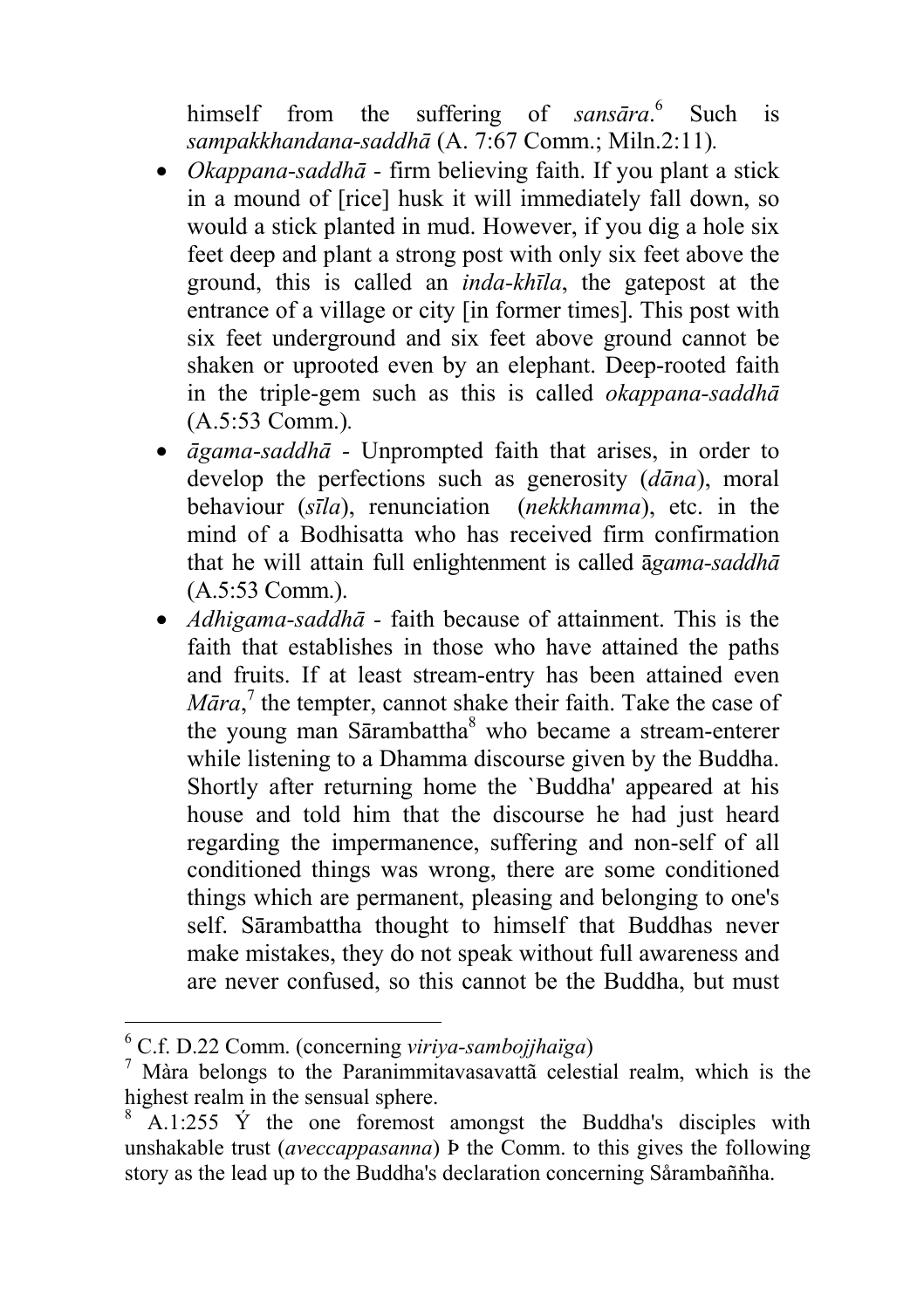be some non-human being and so he asked him who he was. The impostor then admitted that he was Vasavatti deity.<sup>9</sup> Sārambattha then told him that not one, even a hundred o[r a](#page-6-0) thousand like him could change his understanding. Māra then disappeared, even he could not shake Sārambattha's *saddhā*; such faith or confidence is called *adhigama-saddhā.* (A.5:53 Comm.)

This powerful faith is called the spiritual capability of faith. There are three ways to develop it:

- *Assaddhā-puggala-parivajjanatā* Avoiding people who are without faith. What is referred to here as people with no faith are those who have no concern for the triple gem, never pay respects or offer flowers to the Buddha, are not virtuous, do not meditate, do not listen to or discuss dhamma, and do not act or think according to the dhamma. There is no faith in such a person's mind; it is not soft but harsh like the dust on the back of a donkey (*gadrabha*).10 When one considers with wise attention that the association with such people will not be beneficial and avoids them faith becomes stronger.
- *Saddhā-puggala-sevanatā* associating with people who have faith. There are noble people (*kalyāna-mitta*) with unshakeable faith in the triple gem and often engage in religious activities. The association and discussion with, seeking advice from and following such noble friends the faith in one's mind will become very powerful.

<sup>-&</sup>lt;br>9  $9$  I.e. Màra, see Avidårenidànakathà (J. Comm.) and J.40 Comm. where this name is used. Usually, however, this name refers to the king of the Paranimmitavasavattã deities, the deities who `wield power over others creations,' the highest realm in the sensual sphere (*kàmàvacara*) and he is said to surpass all the other deities there in divine life-span, beauty, pleasure, fame, royal power and [experience of] sights/sounds/smells/tastes/physical contacts through having been very generous and well behaved morally (A.8:36). At M.1 Comm. Màra is said to rule over his assembly like an unruly prince in one part at the frontier of King Vasavattã's kingdom.<br><sup>10</sup> This simile is given at D.22 Comm.

<span id="page-6-0"></span>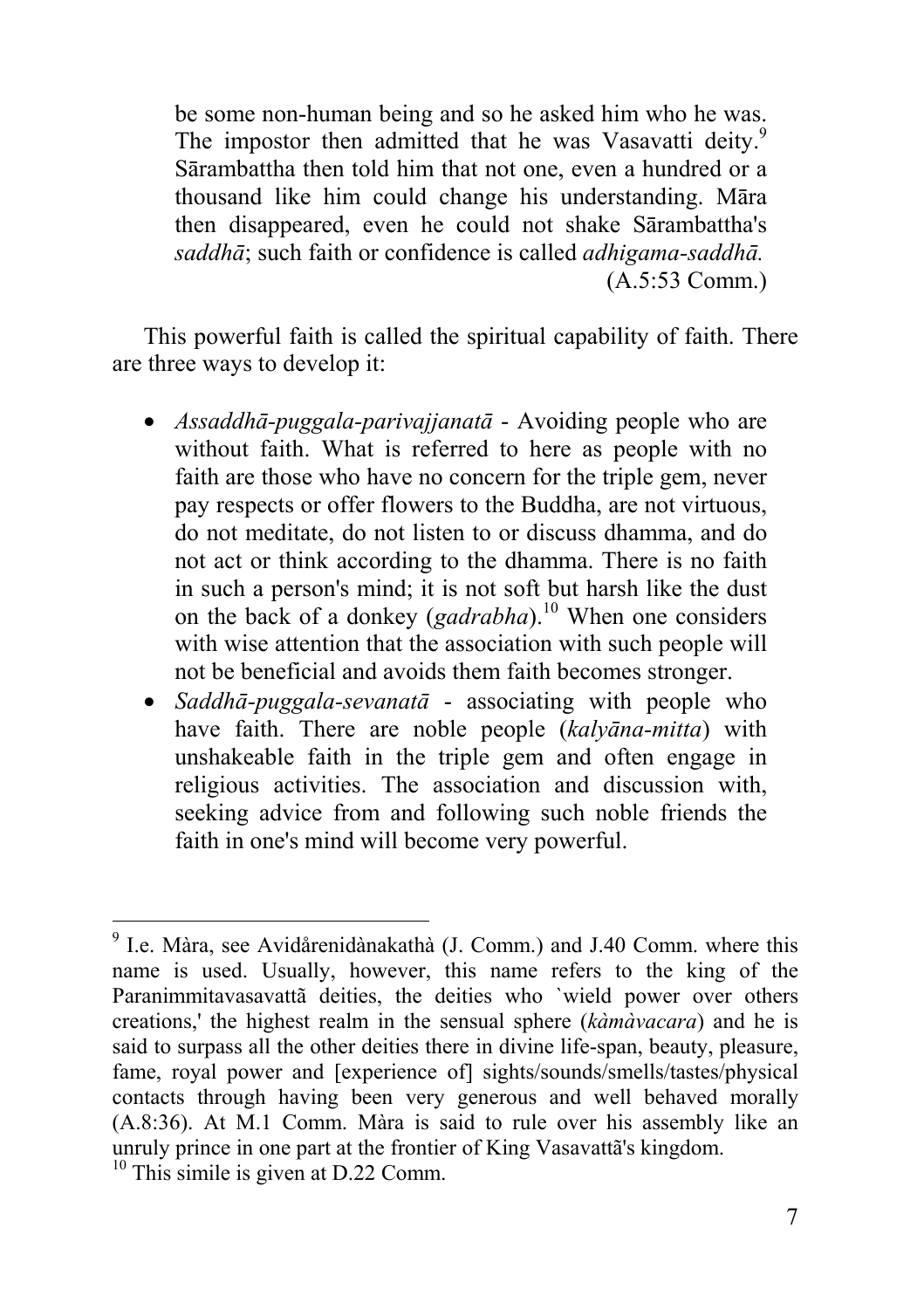• *Pasādanīya-suttanta-paccavekkhanatā -* wisely reflecting on Dhamma discourses that establish gladness in the mind. There are discourses by the Buddha that gladden the mind. There are many Jātaka ([previous] birth) stories of the Bodhisatta that are pleasant to listen to, e.g. Mahā-ummagga Jātaka (J.546) and Vessantara Jātaka (J.547) are two of them. Likewise, there are discourses (*suttas*) that highlight the virtues of the Buddha. Frequent reading, discussion and contemplation of these makes faith powerful. The powerful gladness/inspiration (*pasāda*) here that cannot be suppressed by the lack of faith is the spiritual capability of faith. When this spiritual capability of faith develops as a *bodhi-pākkhiya dhamma* in one's mind, one day it will become powerful enough to help realize the four paths & fruits and nibbāna.

*Viriya Bala-*Spiritual capability of energy. **E**nergy is the state of making effort (*ussāha*).

- *Vārassa bhāvo viriya-* the nature of a heroic person is [to have] energy.
- *Ussāha-lakkhano viriya-* energy has the characteristic of making effort.

(Bv.6:6)

Its function is to initiate and support the performing of wholesome actions. Likewise it manifests as non-discouragement. There are eight bases for arousing energy. With the contemplation of these factors energy arises. Strengthening of this energy is called the spiritual capability of energy. That is one would never be overcome by laziness, never say: it is too cold, too hot, too early, too late, I am hungry, I have just eaten, I am tired after a journey or I have to embark on a journey. Without concern for any of the above obstacles, when an opportunity arises to perform a generous, virtuous or meritorious act or meditate one would without any delay, with great willingness, enthusiasm and perseverance engage in such an activity. Such enthusiastic energy becomes the spiritual capability of energy. There are three factors required to develop this: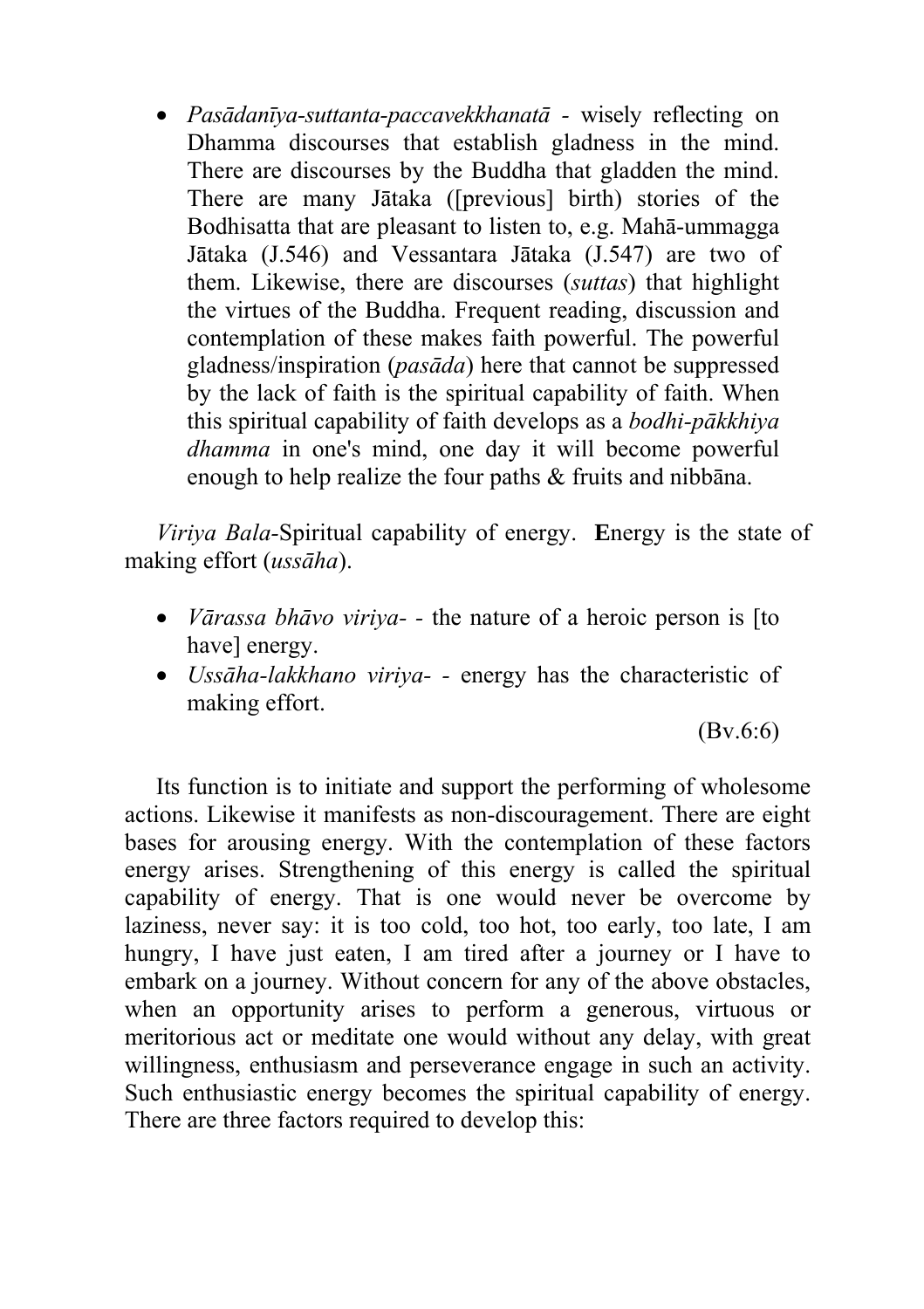- *Kusīta-puggala-parivajjanatā* **-** avoiding lazy people. Those who always postpone and neglect the performance of meritorious deeds citing excuses such as it is too cold, too hot, too early, too late, I am hungry, I have just eaten, I am tired after a journey or I have to embark on a journey are identified here as lazy. They even neglect their normal dayto-day activities. If one associates with lazy people even one's own energy will weaken. Avoiding such lazy people with wise attention, energy will become powerful.
- *āraddha-viriya-puggala-sevanatā -* associating with people who arouse energy, i.e. always like a king of lions (c.f. Th.83). A lion is energetic in all four postures. Similarly, wise people will always arouse energy to perform meritorious & virtuous actions and meditate, they are never lazy, no matter however much they are hungry, thirsty, hot, cold, far, late, or early they will engage themselves in wholesome acts. People like this are called noble friends (*kalyāna-mittas*), and assoc[iat](#page-8-0)ing with such noble friends, one's energy becomes powerful.
- *Viriya-ārambha-vatthu-paccavekkanatā* **Ý** [listening to and] contemplating the [eight] bases for arousing energy, for example, when returning from a journey one would not neglect to perform wholesome actions. Likewise, before embarking on a journey he would consider the difficulties he may encounter, in activities like meditation and other duties, during the journey and will put forth extra energy to do these before the journey. Applying one's wise attention one would, without allowing any deficiencies to arise, make every energy to engage in observation of precepts, listening to dhamma and engage in meditation, even at times when one is hungry, eaten a full stomach, was sick or may be falling ill. These are the objects that arouse energy. There are the eight bases for [arousing a sense of] urgency (*attha sanvēgavatthāni*11), which are as follows: the suffering of birth, ageing, sickness, death, birth in hell, the suffering experienced in past lives, to be experienced in future lives

<span id="page-8-0"></span> $11$  Vism.IV, 63.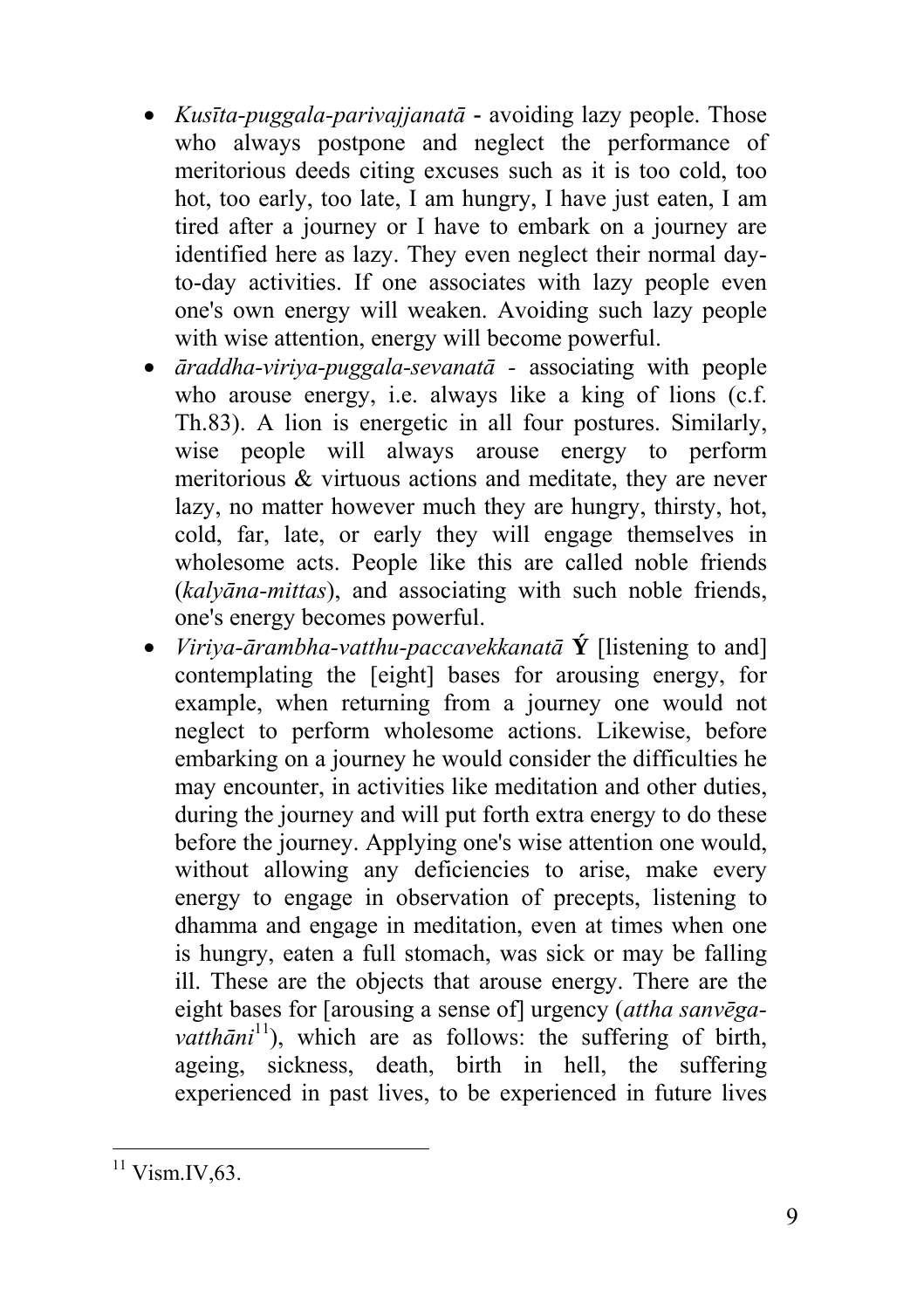and that experienced now in this life. When one considers these with wise attention powerful energy arises. When one considers the suffering associated with repeated births in sansāra one would persevere with energy to perform wholesome actions. We repeatedly age, fall ill, die and are born in woeful states. We have undergone limitless suffering. We will have to undergo similar suffering in the future. We undergo much suffering just to make a living and get by in this world. One should consider all these with wise attention and encourage the mind to do wholesome deeds. Consideration of the objects that arouse energy and also the bases [for arousing a sense] of urgency in this manner makes energy become powerful. Energy that cannot be suppressed by laziness is the spiritual capability of energy. The development of this spiritual capability of energy in one's mind will help one right up to the realization of the four paths & fruits and nibbāna.

Next is the spiritual capability of mindfulness(*Sati Bala)*. In an earlier talk we discussed the dominion of mindfulness. Taking leadership in directing the mind towards wholesome acts is the [spiritual] dominion of mindfulness. When this becomes so strong that it is not suppressed by forgetfulness it becomes the spiritual capability of mindfulness. The development of this is also helped by three factors:

- *Mutthassati-puggala-parivajjanatā* There are people who always neglect to perform meritorious deeds. Forgetting them they live heedlessly. One should avoid their association. Consider with wise attention the deterioration that would ensue by the association with lazy, forgetful and heedless individuals and avoid them.
- *Upatthitassati-puggala-sevanatā -* There are people who always intend to do and engage in wholesome activities, i.e. give alms, observe precepts, listen to Dhamma discourses, discuss Dhamma, attempt to improve their Dhamma knowledge and live according to the Dhamma. With wise attention the moment we see them we must acknowledge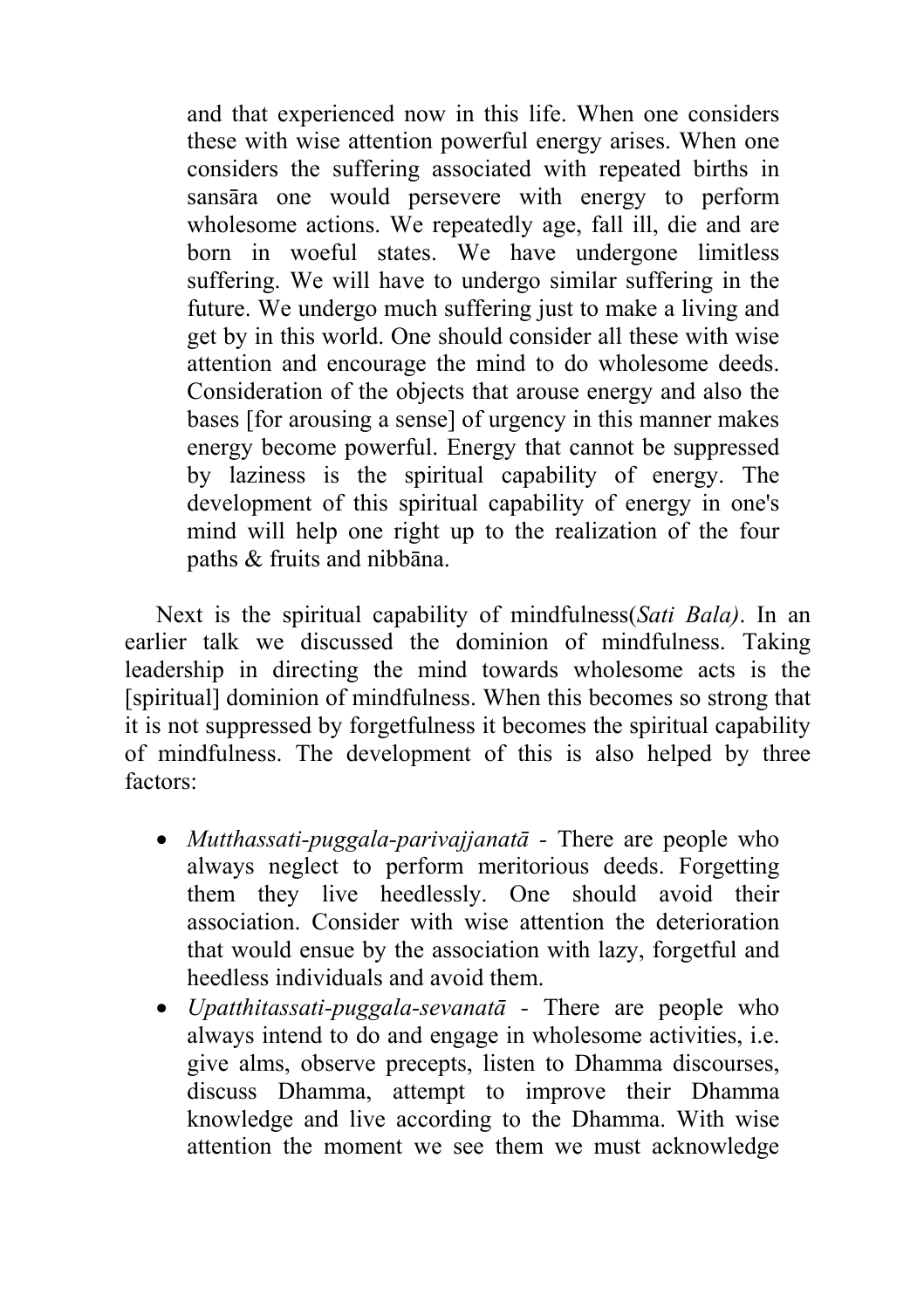their virtues by uttering: *sādhu*! (good!) *sādhu*! and realize that we, too, have that potential and associate with such noble friends. This will develop the spiritual capability of mindfulness.

• *Satipatthàna-paccavekkhanatā -* wise reflection on [the methods of] *Satipatthāna* meditation. Frequent listening to, discussing and practicing the four presences of mindfulness will develop the dominion of mindfulness and the spiritual capability of mindfulness.

The development of mindfulness by means of these three factors to a level that it cannot be suppressed by forgetfulness is the power of mindfulness. As it assists us up to the attainment of the *jhānas* and the four paths & fruits, it is called a *bodhi-pākkhiya dhamma.* 

The spiritual capability of concentration(S*amādhi Bala)*: concentration (*samādhi*) is the one-pointedness and calmness of the mind. There is no concentration in a mind that is subject to the hindrances. The one-pointedness achieved by overcoming the hindrances is referred to as concentration. It is also called right concentration. There are five hindrances (*panca nīvaranāni*) that cover and darken the mind, they are: desire for sense pleasures (*kāmacchanda*), ill will (*vyāpāda*), sloth & torpor (*thīna-middha*), restlessness & worry (*uddhacca-kukkucca*) and sceptical doubt (*vicikicchā*). The powerful one-pointedness that cannot be suppressed by the above hindrances is called the spiritual capability of concentration. There are three factors required for the development of this power of concentration:

- *Asamāhita-puggala-parivajjanatā* Avoiding the association with individuals who never think of or have no knowledge of meditation.
- *Samāhita-puggala-sevanatā -* Associating with noble friends who are developing or have developed concentration in meditation.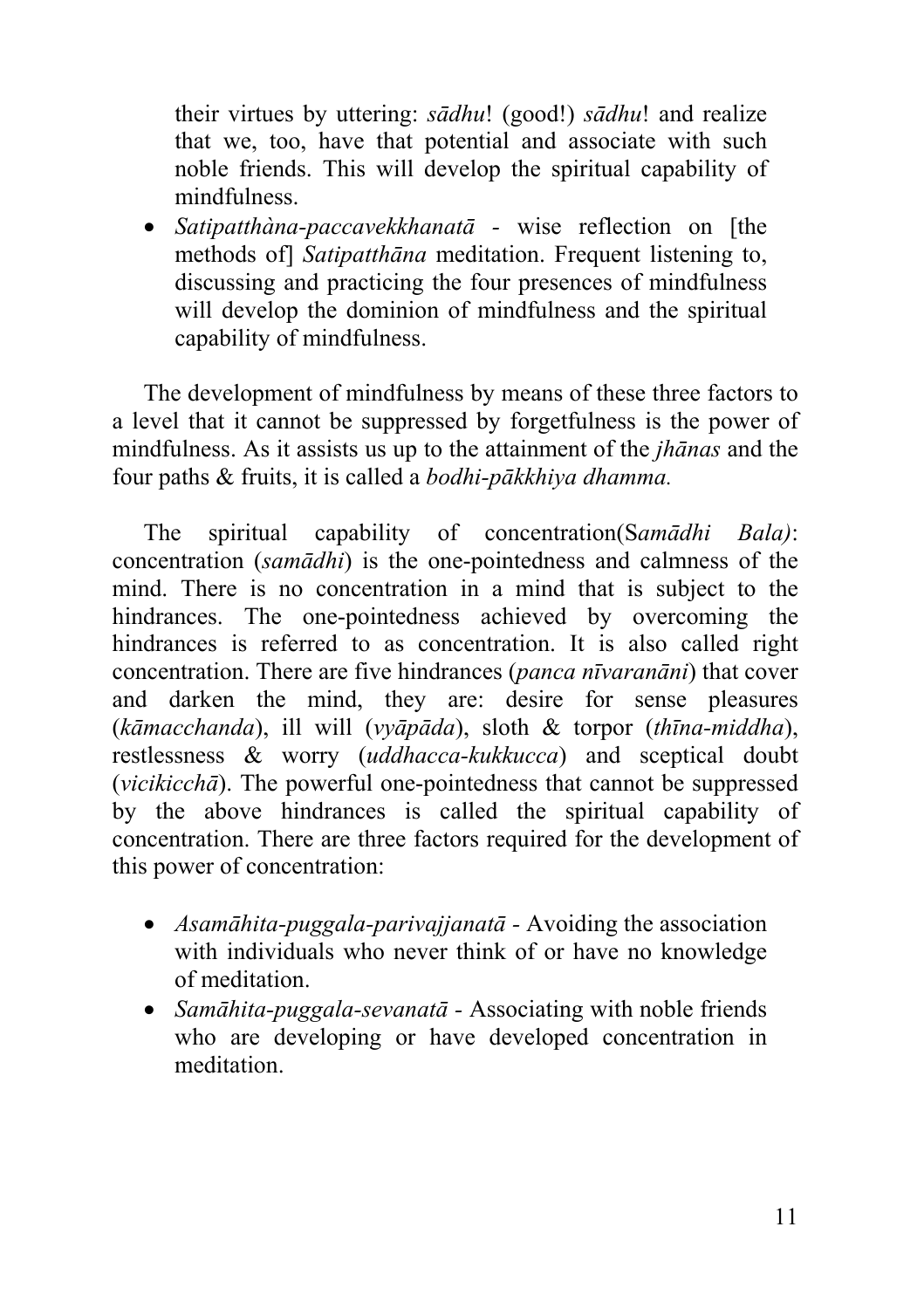• *Jhāna-vimokkha-paccavekkhanatā -* reflecting on the jhānas and deliverances.<sup>12</sup> This is learning the forty techniques of tranquillity meditation, acquiring knowledge regarding the counterpart sign (*patibhāga-nimitta*), attainment concentration (*appanā samādhi*) and how to develop the four jhānas these can be learnt by reading books on Dhamma, listening to Dhamma discourses and by discussing Dhamma (*dhamma-sākacchā*). Due to this learning a concentration that so far has not yet arisen in one's mind will arise.

In line with these three factors, when the concentration develops to a level where it cannot be overcome by restlessness [or any of the other hindrances] it becomes the spiritual capability of concentration. As this spiritual capability of concentration helps us to attain the jhānas and the four paths & fruits it becomes a *bodhi-pākkhiya dhamma.* 

Next comes the spiritual capability of wisdom. Wisdom referred to here is the [spiritual] dominion of wisdom (*pannindriya*13) and the absence of delusion (*amoha*). This wisdom possesses the nature of being able to see deeply, penetratingly. The spiritual capability of wisdom is the powerful wisdom that is not overpowered by ignorance (*avijjā*) or delusion (*moha*). Three factors help in the development of the spiritual capability of wisdom:

• *Duppanna-puggala-parivajjanatā -* It is necessary to not associate with individuals who have no understanding about this world & other worlds, kamma & kamma result, wholesome  $\&$  unwholesome, cause  $\&$  effect, mentality  $\&$ 

l

<sup>&</sup>lt;sup>12</sup> At D.15Ý16, 33 & A.8:66 the eight deliverances (*aññha vimokkhà*) are given, these are: possessing form sees form, not perceiving form internally sees forms externally, intent only on the `beautiful' [aspect], base of infinite space, base of infinite consciousness, base of nothingness, base of neitherperception-nor-non-perception and the cessation of perception & feeling. See also Ps.1:5 (Vimokkhakathà) for more details; altogether there are sixty-eight deliverances given, first in brief and then explained.

 $13$  See the Introduction (p. XX) concerning this point.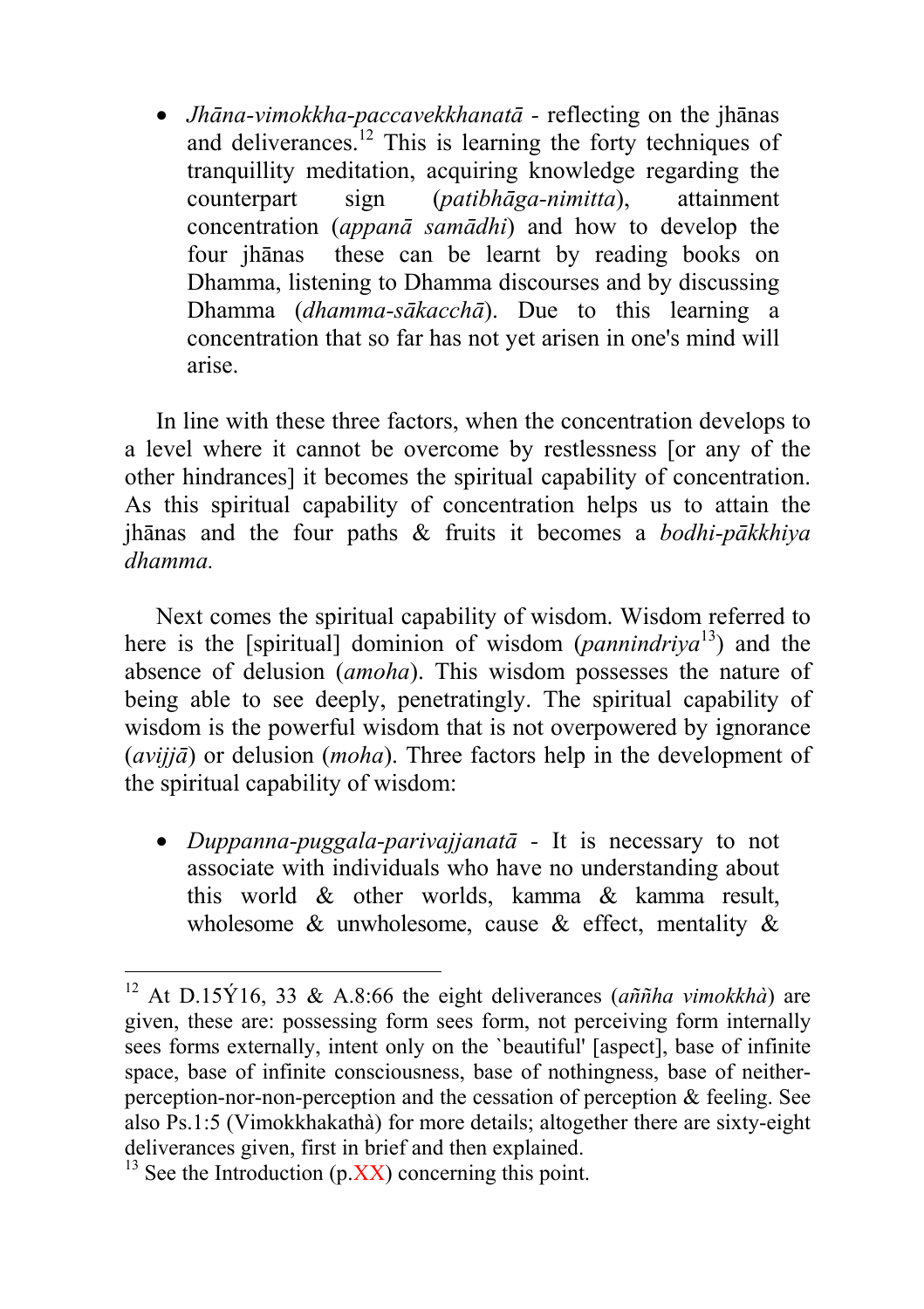corporeality, five aggregates, twelve bases, eighteen elements, four noble truths and dependent origination.

- *Pannavanta-puggala-sevanatā -* Similarly, searching for and associating with wise noble friends.<sup>14</sup> There are noble people who are knowledgeable in, [h](#page-12-0)ave comprehended and often discuss about this world & other worlds, kamma & result, cause  $\&$  effect, wholesome  $\&$  unwholesome, the five aggregates, bases, elements and four noble truths associating with such people, the wisdom will become powerful.
- *Gambhīra-nāna-cariya-paccavekkhanatā-* The last factor is the contemplation of the conduct of the Buddha-to-be in his past lives, such as ādāsamukha-pandita Jātaka (J.257), Senakapandita Jātaka (J.402), Vidhura-pandita Jātaka and (J.545) Mahosadha- pandita Jātaka (J.546), when the perfection of wisdom was developed. Similarly, frequent reading, discussion and contemplation of the deep dhammas which the Buddha taught after his enlightenment, such as the aggregates, mentality & corporeality, bases, elements, dominions, truths, dependent origination, four ultimate realities15 consciousness (*citta*), mental factors (*cetasikas*), materiality (*rūpa*) and nibbāna. Contemplation of such deep dhammas causes the unarisen wisdom arise and the wisdom that has already arisen develops further.

On the basis of these three factors it becomes a powerful wisdom that can never be overpowered by delusion and ignorance and will

 <sup>14</sup> M. 135 Ý approaching ascetics (*samaõas*) and priests (*bràhmaõas*) asking: ßWhat, Venerable Sir, is wholesome (*kusala*)? What is unwhole-some (a*kusala*)? What is blameworthy (*sàvajja*)? What is blameless (*anavajja*)? What is to be pursued? What is not to be pursued? What, being done by me, would be for [my] long-lasting detriment and suffering? What, being done by me, would be for [my] long-lasting benefit and happiness?û By that (action) thus accomplished, thus undertaken he appears in a good destination after death, in a celestial world, but if he comes back [here] as a human being then wherever he is reborn he has great wisdom (*mahà-pa¤¤à*) Þ this practice leads to great wisdom.<br><sup>15</sup> This is the way of categorization that is used in the Abhidhamma.

<span id="page-12-0"></span>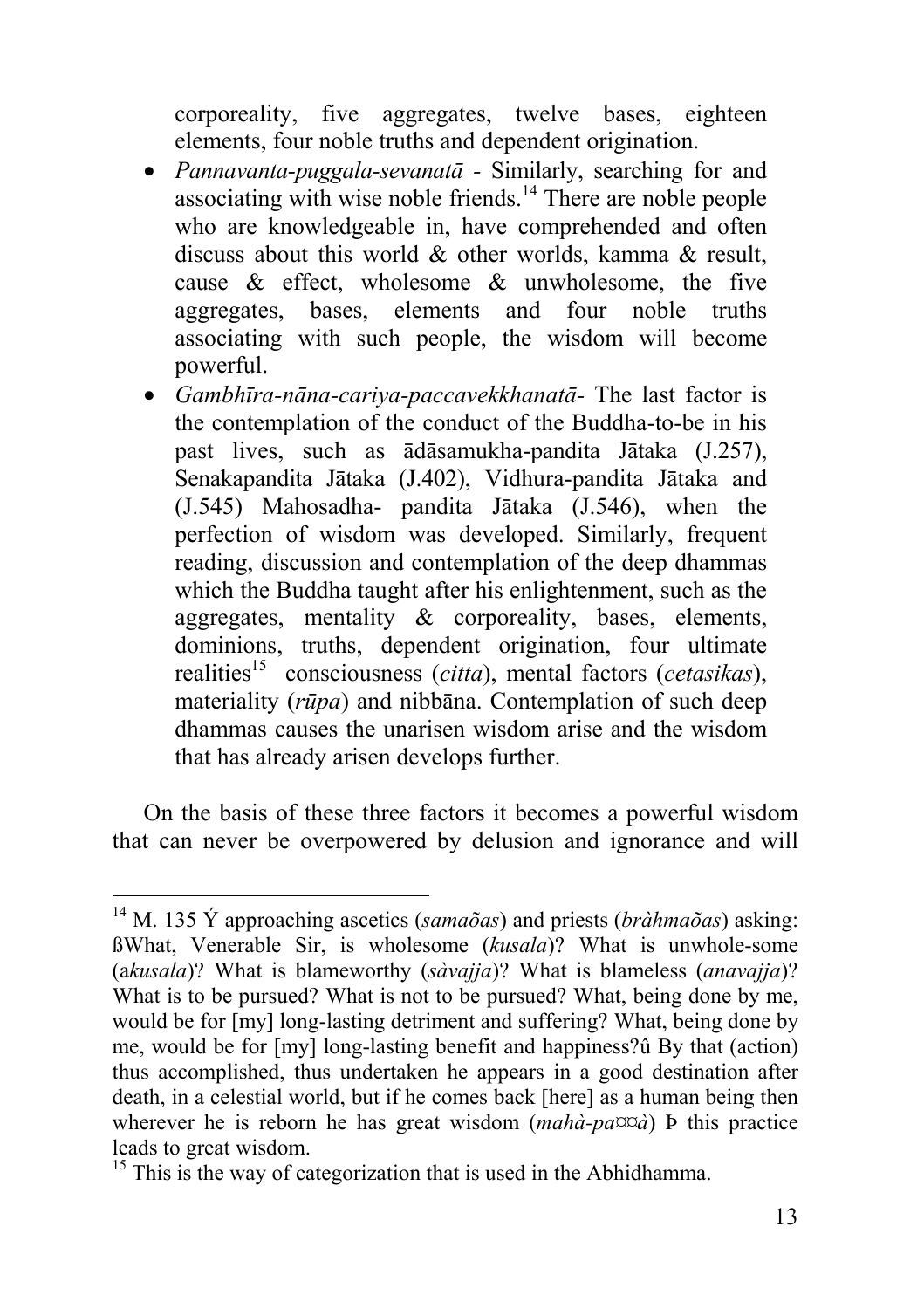help in the realization of the four paths & fruits and nibbana, and hence becomes a *bodhi-pākkhiya dhamma.* 

We need now consider how these five arise in our minds when we perform acts of generosity, live morally and practise meditation. We have now performed a great meritorious act. During this action all five spiritual capabilities developed in our minds. How did this happen? When we consider with faith that we should perform this wholesome act, the non-greed, non-hate and non-delusion wholesome roots establish in our minds. There was a strong trust and acceptance of it, so it becomes a powerful faith. The effort made in this connection is the spiritual capability of energy. The focussed attention towards this is the spiritual capability of mindfulness. The collectedness of mind regarding the same is the spiritual capability of concentration. The understanding involved therein is the spiritual capability of wisdom. Therefore, what we have done here is not for birth in the divine realms, birth in the brahma realms or wealth, they are inevitable silent results the important result is establishment and strength-ening of the spiritual capabilities of faith, energy, mindfulness, concentration and wisdom in our minds. Consequently we will have the good fortune of possessing extraordinary (*adhika*) faith, energy, mindfulness, concentration and wisdom in this life and lives hereafter. Life after life we shall be endowed with unshakeable faith, energy, mindfulness, concentration and wisdom, so then, where do we go after leaving these worlds? Nowhere else but the unconditioned state of nibbāna. We should be glad that today we have developed [to some degree] those five spiritual capabilities that will help us realize nibbāna. We should reflect on the fact that the thirty-seven *bodhi-pākkhiya dhammas* develop due to that wholesome activity.

The Buddha during his period of developing the perfections, while aspiring Buddhahood in his mind, verbally expressing the aspiration for Buddhahood and after receiving firm confirmation completely developed the dhammas that lead to enlightenment, and ultimately this noble person was able to conquer the evil one, Māra, and reach the omniscient state of Sammāsambuddhahood. This achievement, due to the fact that these *bodhi-pākkhiya dhammas* were developed to the highest possible level, was made without the advice of anyone. Having completely developed the dhammas that lead to enlightenment and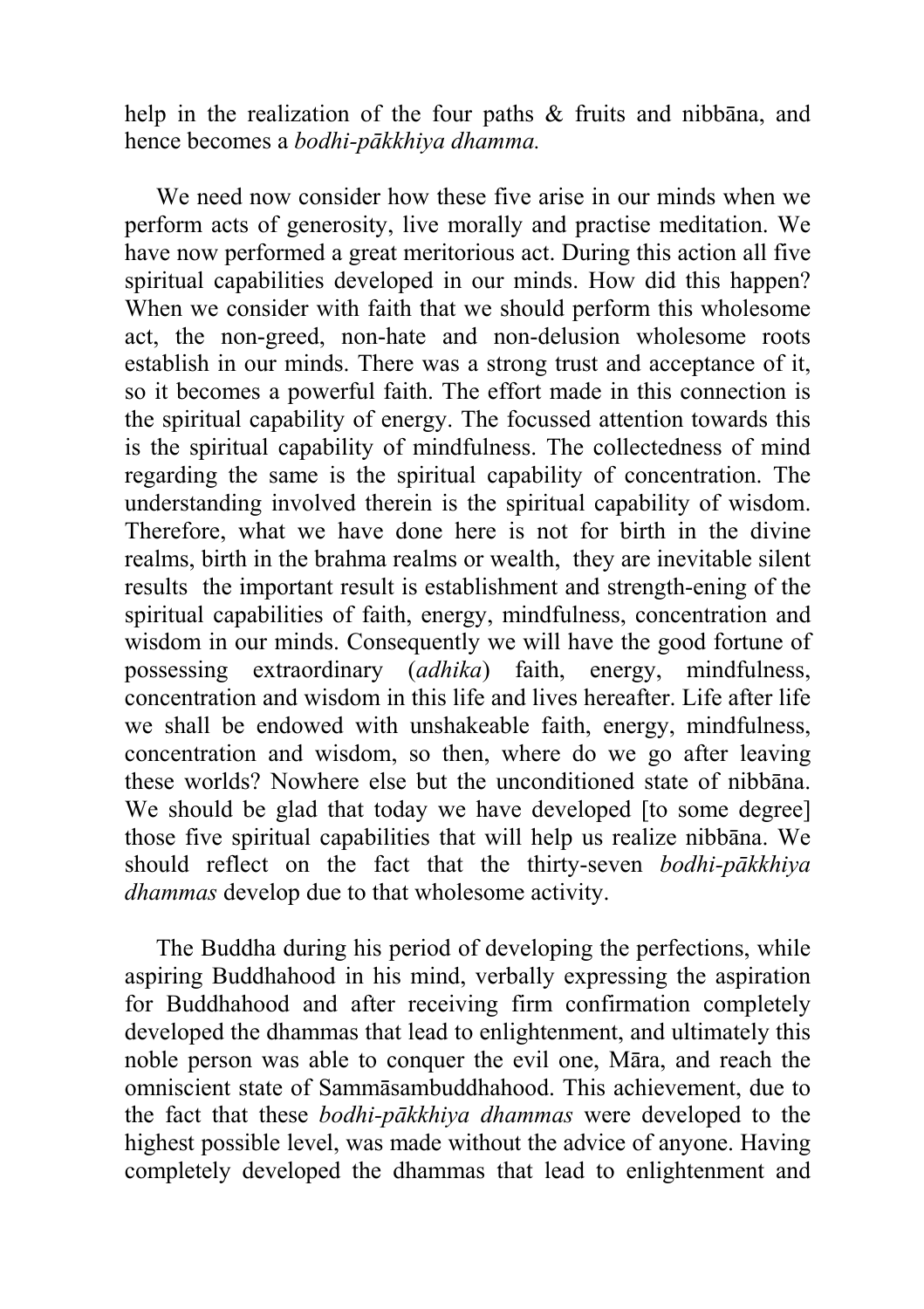gaining enlightenment, the Buddha caused Dhamma to rain (*dhammavassa*) for a period of forty-five years. Twenty-four asankheyya and ninety-six million (24 x  $10^{140} + 96$  x  $10^6$ ) beings, who had developed the dhammas that lead to enlightenment, on understanding the Dhamma attained nibbāna. At the end of this period (forty-five years) after teaching 84,000 items of Dhamma, at the end of his lifespan, the Buddha<sup>16</sup> reached nibbana without any substratum of existence (*anupādisesa-nibbāna* 17), the Arahants have attained parinibbāna, the other noble (*ariya*) disiples have gone to higher planes of existence and all the other people passed away and were reborn according to their actions (*kamma*). The temples that existed then, the republics, kingdoms, parks, ponds and palaces went to ruin. Similarly, all conditioned things, such as: sun, moon, stars, rocks, houses, land, vehicles, garments, jewellery, money, food, drink, medicines, all other items of use, etc., i.e. everything whether animate or inanimate is impermanent (*anicca*). Because of constantly being oppressed by coming into being and then disappearing it is unsatisfactory (*dukkha*), and as they cannot be maintained according to our wishes they are not-self (*anattā*).

All conditioned things are subject to the three characteristics [of existence] (*ti-lakkhana*), this is the truth of dukkha. The craving that causes dukkha is the truth of the cause of dukkha. Nibbāna, which is peaceful, without dukkha and the cause of dukkha, is the truth of the cessation of dukkha. The noble eight-fold path, which leads to nibbāna, is the truth of the path that leads to the cessation of dukkha.

Let us pay our respects to the innumerable number of Buddhas, Paccekabuddhas and Arahants, who by the power of having developed the perfections (*pāramīs*), after long periods of time, extinguished the fires of the defilements, crossed the [ocean of] sansāra, realised the four noble truths and attained Nibbāna, which is [truly] peaceful and comforting. May all our wholesome actions that we perform become perfections and enable us to, without difficulty, realise the four noble truths.

 <sup>16</sup> See D.16, where He had relinquished the life-force (*àyu-saïkhàra*) three months beforehand.<br><sup>17</sup> I.e. the five aggregates cease without remainder and no new birth is taken up.